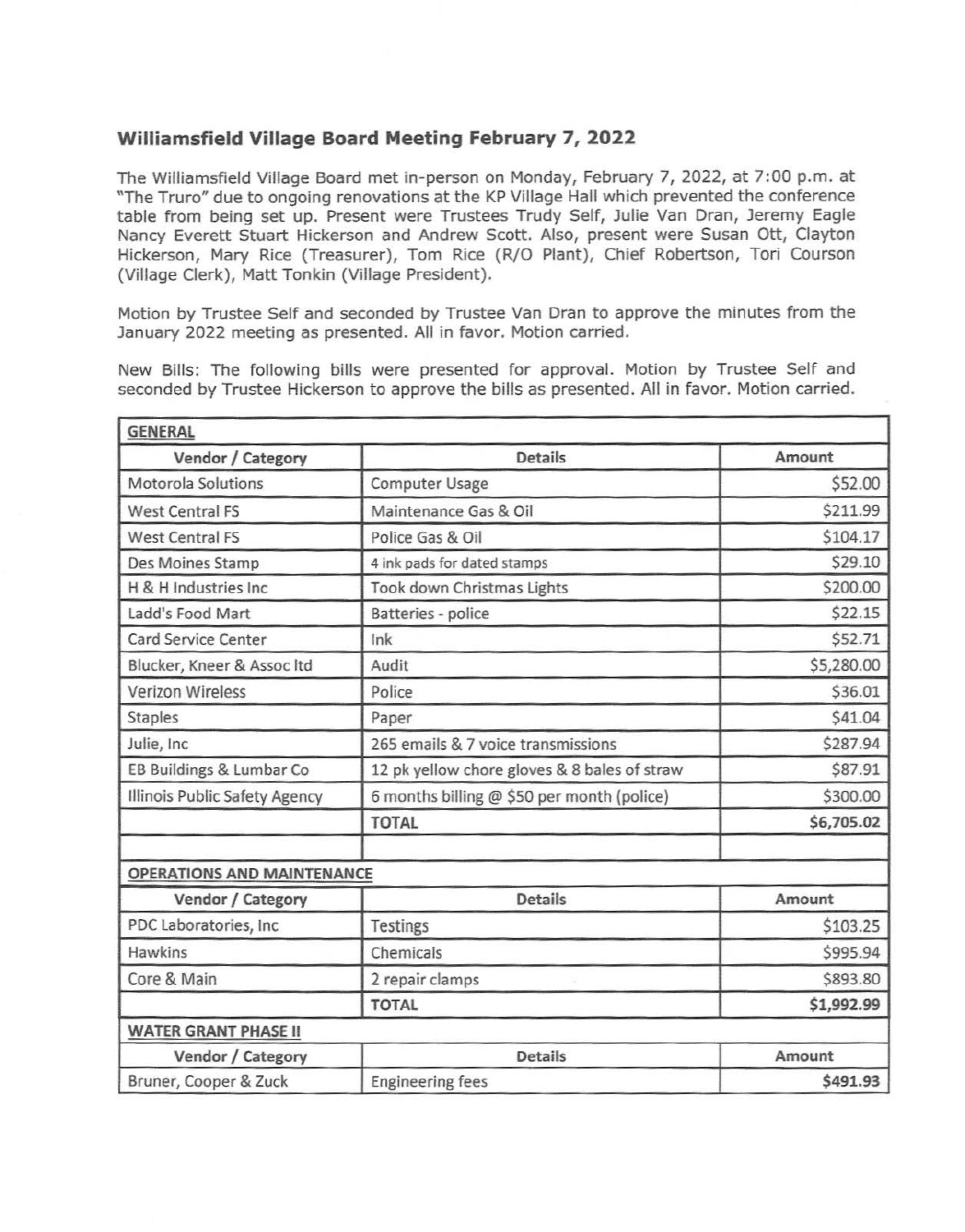Financial Statements: President Tonkin provided details on the review of financial statements, percent over and percent under for the month. Motion by Trustee Self and seconded by Trustee Hickerson to approve the financial statements. All in favor. Motion carried.

Public Comment: NA

Correspondence: Trustee Van Oran received an email from Gabe Secrist and Dallas Self (owners of Double Take) requesting to extend their hours on super bowl Sunday, February 13 from 8 pm to 10:30pm. Motion by Trustee Van Oran and seconded by Trustee Everett. All in favor. Motion carried.

Streets and Maintenance: Trustee Scott stated they purchased a blade for the John Deere tractor for \$274. They have been plowing and salting and the roads look great. Mark Niebuhr has been using his personal Bobcat to plow the Village sidewalks and the Village wants to reimburse him for wear and tear and investigate whether the Bobcat can be covered on the Village's insurance policy while using it for Village needs. It's an expensive piece of equipment. Trustee Eagle believes it can be added to a policy if it is rented; he will follow up with Jeff Campbell at Steven's-Campbell Insurance. Trustee Scott has been researching IBID & GSA which are government sites that are used to purchase and sell equipment, supplies, etc. from within government entities; he will share more details at the March meeting.

Infrastructure and Maintenance Committee: The MAPPING meetings are set for February 10<sup>th</sup>, 17<sup>th</sup> and 24<sup>th</sup>. Motion by Trustee Eagle and seconded by Trustee Scott to approve painting the parking spaces as presented at the January meeting. All in favor. Motion carried. President Tonkin will have Mark order the paint now and the painting will begin in the spring.

Police Report: Chief Robertson stated the PSB/Knox County will be upgrading to a new report system county will be tentative in May 2022. Thanh will be on leave from mid-February to mid-June. The following calls for service were handled by the police department for the month of December:

| $(2)$ 911 calls       | All accidental dials NR       |  |
|-----------------------|-------------------------------|--|
| (3) person down       | Medical/fire                  |  |
| Alarm                 | Accidental (bank)             |  |
| (14) domestic dispute | Report on file KCSO/WPD       |  |
| Noise complaint       | County handled                |  |
| Threats (school)      | Report on file/County handled |  |
| Damage complaint      | Unfounded/Civil issue         |  |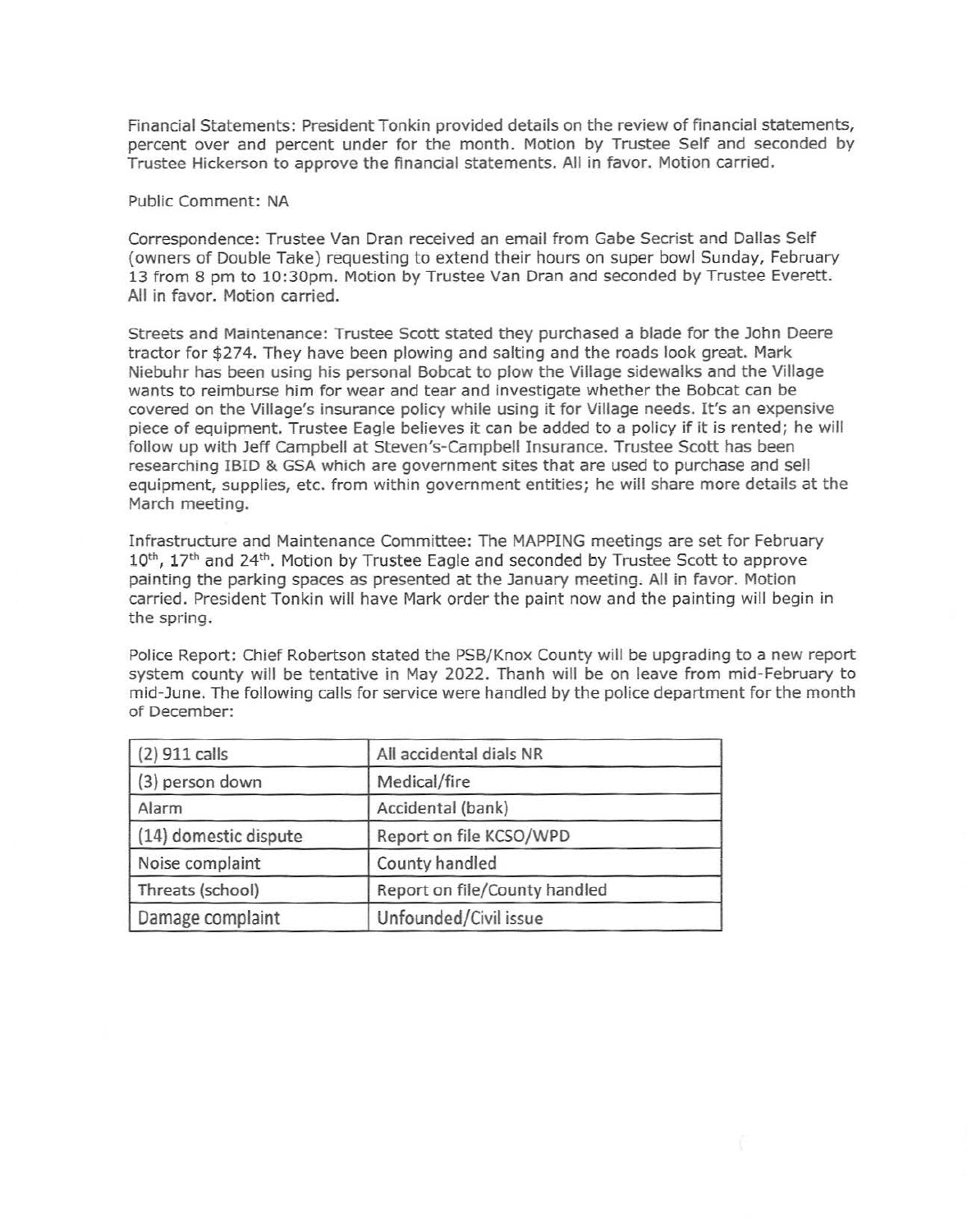| Violations                  | <b>Citations</b> | <b>Warnings</b> |
|-----------------------------|------------------|-----------------|
| Seatbelt                    |                  |                 |
| Speeding                    |                  |                 |
| Disobeyed Stop Sign         |                  |                 |
| <b>Ordinance Violations</b> |                  |                 |
| Other                       |                  |                 |

## **CITATIONS ISSUED IN JANUARY**

Parks Report: Trustee Eagle is going to reach out to see Cec to see if she needs assistance taking down the Christmas decorations.

Veteran's Park: Andy Fritz gave President Tonkin the draft of Veteran's Park and he will distribute to the Board. The citizen that volunteered to sort through the bricks to pull the salvageable bricks will have to wait until the snow is melted. President Tonkin has been in contact with Rita Kress about the new sign and the company she has used. The FFA is planning the farmers market and are surveying other communities and vendors to choose a date that will not conflict with other markets; summer 2023 is the goal for the renovations, sign and farmers market.

Water Report: Tom Rice stated the cold weather has caused a few minor issues at the RO Plant, there is a water line leak on pump #3; Backhoe Joe will fix it later this week, the heater parts that were ordered a couple months ago are in and Tom presented a list of items needed at the RO Plant that can be covered under the American Rescue Plan Grant.

COVID Status -The Village's plan for the funds from the American Rescue Plan need to be submitted in April.

Old Business: Trustee Scott is going to reach out to Neil Smith from Bruner, Cooper and Zuck on the storm water study. The KP Hall renovations have started, after they demolished the walls they leveled the bathroom floor which had sunk during the 2019 storm, the walls and ceiling have been ripped out, framed and dry walled. President Tonkin would like to find a space to store the Village's file cabinets due the bathroom being extended to comply with ADA and having limited space. Ingle Electric is going to add a vent or remove 2 elbows to help with proper heat/ac flow. USDA requested an update on the project and due to material price increases; additional costs may be added to the grant. Tom reminded the Board of the roof leaking. The exterior repairs will begin in the spring. President Tonkin has been in contact with the Village legal counsel at Massie & Quick, LLC about the Village existing liquor ordinance; at one time, the Village had 2 operating bars and one grocery store that sold liquor and the counsel is questioning whether all 3 establishments should have been selling liquor at the same time according to our ordinance; they will follow up with President Tonkin on the issue and the Village's liquor and gaming ordinance will need to be amended. President Tonkin asked the Village's counsel if a public hearing should be held to hear the public's view on the possible new liquor and gaming establishment and the counsel stated that would be unusual to hold a public hearing for that topic. President Tonkin is the liquor commissioner but can appoint the Board to vote and a Board member can abstain their vote if there is a conflict of interest. The state liquor